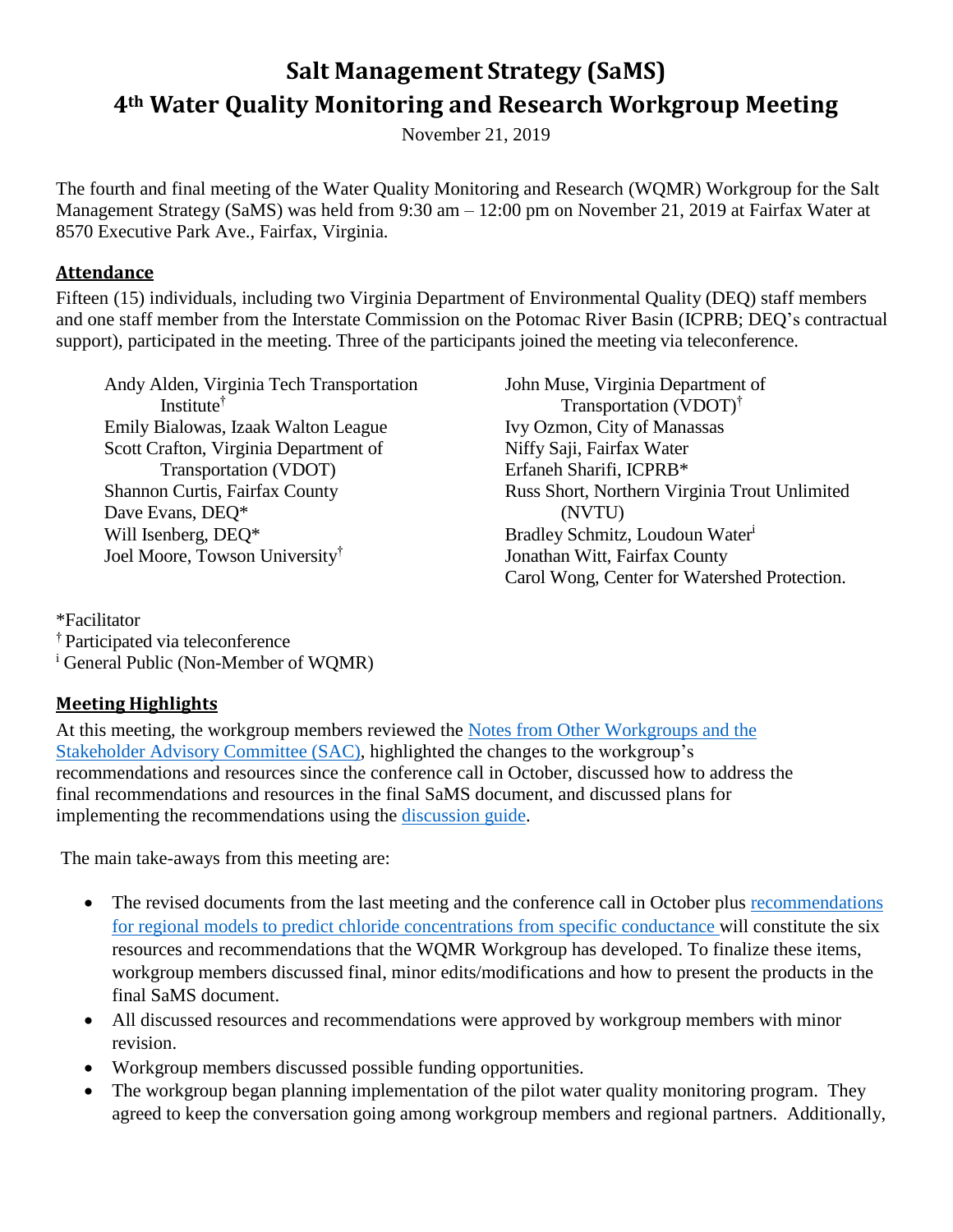the workgroup agreed that the first priority is to identify winter maintenance professionals willing to partner on this initiative.

# *Notes for Other Workgroups / Potential Areas of Overlap:*

- For groups implementing the general criteria for an ion monitoring program, the workgroup recommends looking at Salt Tracking and Reporting efforts to observe changes in salt use and BMP implementation before expecting to see changes in water quality. While salt use and BMPs may change in the short-term, the WQMR workgroup cautions that changes in water quality will likely occur over the long-term.
- Pooled monitoring efforts are encouraged so that resources are maximized and groups are not duplicating effort. The WQMR workgroup recommends the Government Coordination workgroup consider coordinating this recommendation.
- The implementation of the pilot water quality monitoring program may be something the Government Coordination Workgroup can discuss coordinating since it will likely be multijurisdictional.
- At the next Salt Tracking & Reporting workgroup meeting, members will be asked to see if any winter maintenance organizations may be able to partner in a future pilot water quality monitoring program.

# **Follow-up Action Items**

- 1. DEQ will make minor edits to the Grab-and-Go resource and the Conceptual Model of Salt Origin, Transport, and Fate that were discussed during the meeting.
- 2. Fairfax County will coordinate with ICPRB to discuss potential modifications to the long-term trends in regional specific conductance report
- 3. DEQ will reach out to SAC members who are winter service providers to see if there is an opportunity to partner on the pilot water quality monitoring program in the future.
- 4. All workgroup members will continue to coordinate partnerships and opportunities to implement the pilot water quality monitoring program, and the pilot will be discussed at the upcoming Government Coordination (12-18-19) and Salt Tracking and Reporting (1-9-20) workgroup meetings.

# **Meeting Summary**

# **Introductions**

The meeting opened with brief introductory remarks from DEQ. Participants then briefly introduced themselves, providing their name and the organization they represent.

The objectives for this meeting were to hold polls for the approval of all workgroup recommendations and resources, discuss how to frame select recommendations/resources in the final SaMS document that were not addressed at the last meeting, and discuss options and opportunities for implementing the recommendations (in particular to discuss how to fund and implement the pilot water quality monitoring program).

DEQ announced four administrative items:

- The Steering Committee meetings will be the first week of June and the first week of August 2020.
- The workgroup members who are not on the Steering Committee were encouraged to provide comments on the final SaMS document during the SAC review period. If their organization has a representative in the Steering Committee from other workgroups, they are additionally encouraged to review the drafts going to the Steering Committee and to contribute comments through their organization's Steering Committee member.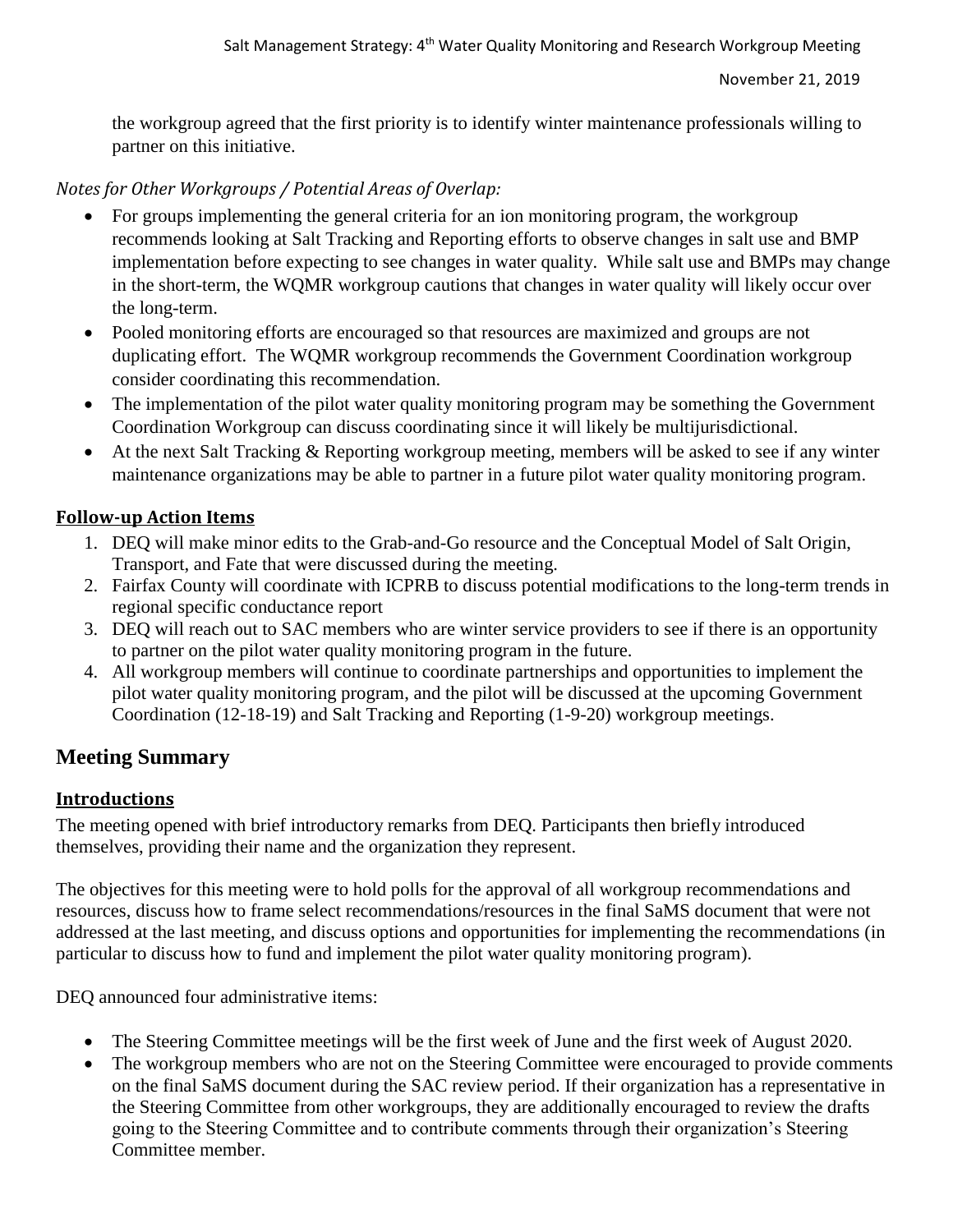• The Education and Outreach Workgroup is running a pilot outreach campaign. The first week of it was the week of November 18 and the second week will be the week of December 9. Additionally, there will be a community listening session at 6:30pm on December 3, 2019 at the Kings Park library. Workgroup members are encouraged to attend that listening session if they can.

The summary for the previous WQMR Workgroup meeting is available [online.](https://www.deq.virginia.gov/Portals/0/DEQ/Water/TMDL/SaMS/MeetingMaterials/WMRwg/Meeting3/SaMS_Third_WQMR_Summary_06-19-2019.pdf) Highlights (direct quotes from the third WQMR meeting summary) of the third meeting included:

- The action items from the last meeting will constitute the resources/products and recommendations that the WQMR workgroup is developing. To finalize these items, workgroup members discussed and proposed modifications in addition to considerations for how to address these resources/products and recommendations in the final SaMS document.
- Workgroup members discussed processes for how to update the resources/products that the workgroup has been developing in the future.
- To assess changes in water quality as a response to BMP implementation, the workgroup recommends comparing summarized water quality data to trends (e.g., summertime median concentrations) in addition to other information such as the characterization of individual winters, changes in imperviousness, and the level of BMP implementation through a weight of evidence approach.
- The workgroup agreed that 2 regional specific conductance-chloride models should be developed: 1 for watersheds draining mostly Triassic Basin soils, and 1 for watersheds draining soils that are mostly comprised of the other four physiographic provinces in the SaMS project area.
- The workgroup agreed that recommendations for chloride monitoring should be year round, including monthly grab samples on predetermined dates and continuous monitoring of specific conductance, to the (fullest) extent possible.
- The workgroup agreed that the pilot project proposal should monitor 2 different small watersheds, 1 watershed which has dedicated BMP implementation occurring and 1 in which no change in winter maintenance practices (i.e., the control) occurs.

Polling process:

DEQ explained the SaMS Polling/Feedback Process, which is the same process used during the third SAC meeting [\(SAC Polling/Feedback Process\)](https://www.deq.virginia.gov/Portals/0/DEQ/Water/TMDL/SaMS/MeetingMaterials/SAC3/SaMS_IP_SAC3_PollingProcess.pdf). Polling was used to identify the level of support, as shown by a single response from each organization, for the final workgroup recommendations/resources. After each final recommendation/resource was discussed, all workgroup member organizations were asked to indicate their level of support by holding up one of three colored cards. Green cards indicated that the organization was "in support" of the final version of the recommendation/resource, yellow cards indicated that the organization "can live with" the final version of the recommendation/resource, and red cards indicated that the organization "cannot live with" the final version of the recommendation/resource. Where concerns were identified (red cards), workgroup members would discuss the concerns and seek to resolve those concerns. Based on SAC decisions from the [Second SAC](https://www.deq.virginia.gov/Portals/0/DEQ/Water/TMDL/SaMS/MeetingMaterials/SAC2/SaMS_IP_SAC2_MeetingSummary.pdf)  [meeting,](https://www.deq.virginia.gov/Portals/0/DEQ/Water/TMDL/SaMS/MeetingMaterials/SAC2/SaMS_IP_SAC2_MeetingSummary.pdf) if more than 50% of the workgroup members present indicate they are "in support" or "can live with it," then the recommendation/resource is approved.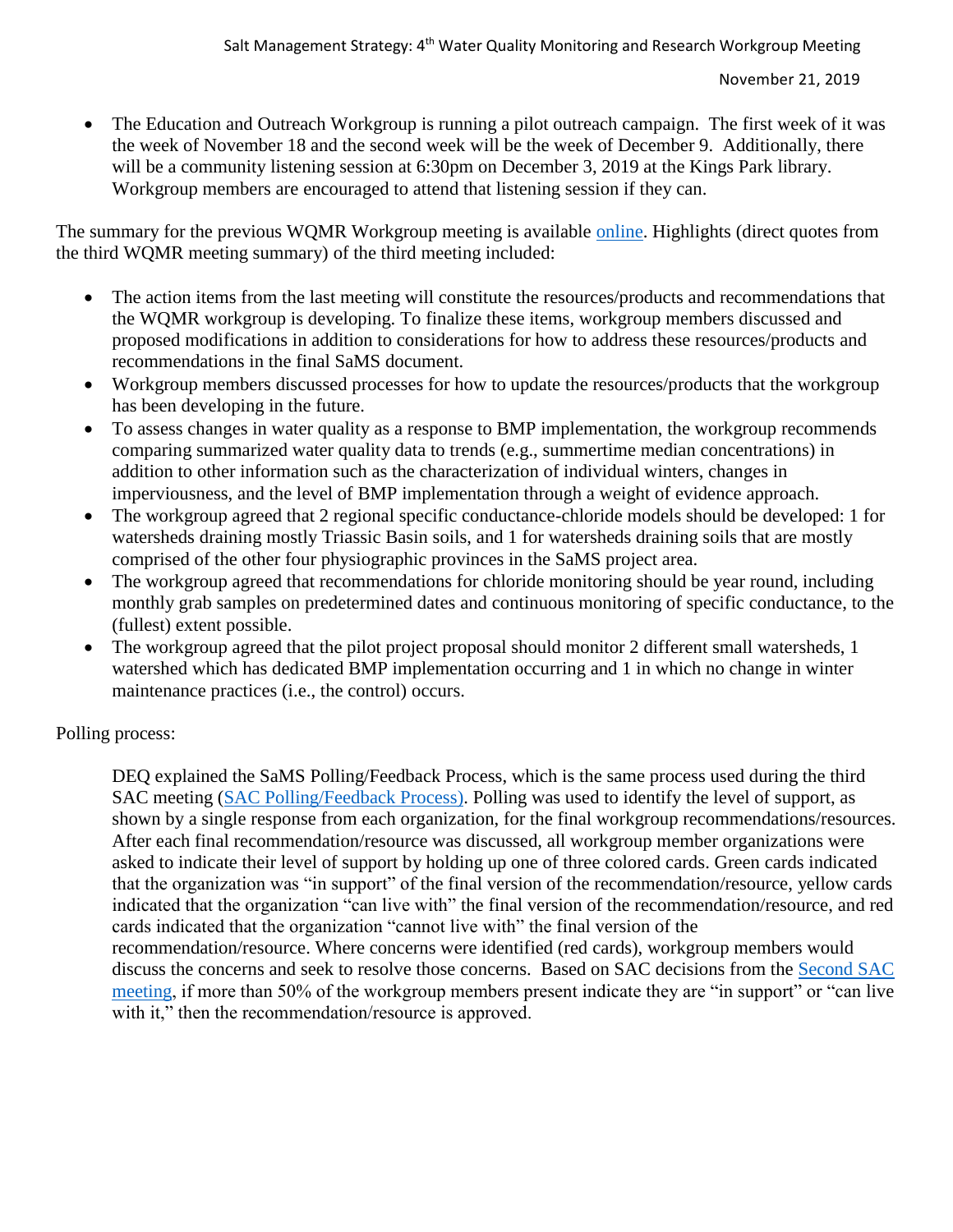November 21, 2019

#### **Finalizing Workgroup Recommendations/Resources**

*Recommendation/Resource: "Grab-and-go" resource for organizations looking to implement the water quality monitoring recommendations of the SaMS*

Workgroup members discussed and provided feedback on the ["Grab-and-go" resource](https://www.deq.virginia.gov/Portals/0/DEQ/Water/TMDL/SaMS/MeetingMaterials/WMRwg/Meeting4/SaMS_IP_WQMR4_AI1_GrabAndGo_081919.xlsx) for organizations looking to implement water quality monitoring recommendations of the SaMS. The minor updates that DEQ highlighted were based on feedback received after the draft model was reviewed at the October conference call. One minor modification was identified that the workgroup agreed should be completed to finalize this resource. Then workgroup members were asked to show their level of support for including the current version of the "Graband-go" resource as a final resource in the SaMS document.

- Modification
	- o Update the "Read me" worksheet to remove references to question 5 and question 6
- Poll to approve final document:
	- o 8 green
	- o 0 yellow
	- o 0 red

Workgroup members approved the "Grab-and-go" resource as a final product.

DEQ will revise the "Grab-and-go" resource based on workgroup comments and will include it in final SaMS document.

#### *Recommendation/Resource: Conceptual Model of Salt Origin, Transport, and Fate*

Workgroup members discussed and provided feedback on the [Conceptual model](https://www.deq.virginia.gov/Portals/0/DEQ/Water/TMDL/SaMS/MeetingMaterials/WMRwg/Meeting4/SaMS_IP_WQMR4_AI2_SaltConceptualModel.xlsx) of salt origin, transport, and fate. The minor updates that DEQ highlighted were based on feedback received after the draft model was reviewed at the October conference call. Some minor modifications were identified by workgroup members and the workgroup agreed that these edits should be completed to finalize this resource. Then workgroup members were asked to show their level of support for including the current version of the conceptual model as a final resource in the SaMS document.

- Modifications:
	- o **"**hyporehic" should be changed to "hyporheic" in the Surface Water section.
	- o Provide a worksheet that spells out the acronyms and other shorthand references.
	- o "Cl-" should be changed to "Cl<sup>-</sup>" in the Surface Water section.
	- o "NA<sup>+</sup>" Should be changed to "Na<sup>+</sup>" in the Soil section.
	- o "Mismanaged salt bulk storage at properties" from Highway and Property Safety Input section should be moved to the Winter Maintenance Operational Sources section.
- Poll to approve final document:
	- o 8 green
	- o 1 yellow
	- o 0 red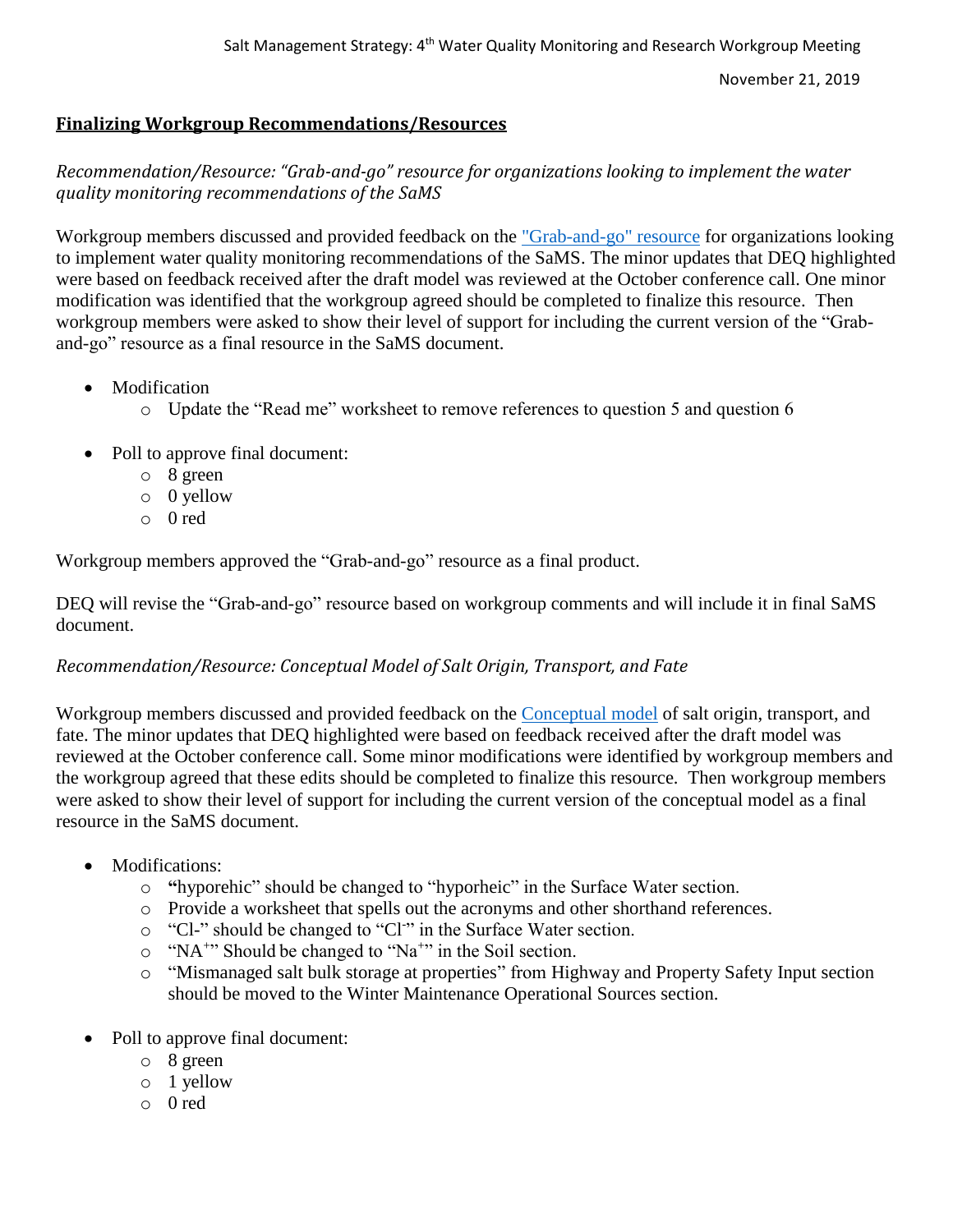Workgroup members agreed that the "Conceptual Model of Salt Origin, Transport, and Fate" will be a resource as a final document after applying the final minor edits. The yellow card was due to a workgroup member's concern that he may have had an incorrect version of the conceptual model. The current version of the document which was reviewed should be replaced by the final version that incorporates the modifications.

DEQ will revise the conceptual model based on workgroup comments and will include it in final SaMS document.

#### *Recommendation/Resource: Review long-term trends in specific conductance throughout the region*

DEQ highlighted final edits made since the conference call. Workgroup members discussed and provided feedback on [long-term trends in specific conductance throughout the region.](https://www.deq.virginia.gov/Portals/0/DEQ/Water/TMDL/SaMS/MeetingMaterials/WMRwg/Meeting4/SaMS_IP_RegionalSCTrends_110519.pdf) Then workgroup members were asked to show their level of support for including the current version of the trends analysis as a final resource in the SaMS document.

- Modifications:
	- o The current form of the document was approved by the workgroup members. Fairfax County is interested to discuss some potential technical modifications with ICPRB. If a revised version of the document becomes available before the SaMS document is completed, the changes would be highlighted (including the reasons for them), and will be shared with the workgroup for their consideration. If at that point the workgroup approves the modifications, the modified version will go into the SaMS document. If these modifications do not occur prior to report completion, or are not approved, then the current version will be part of the final SaMS document.
- Poll to approve final document:
	- o 7 green
	- o 2 yellow
	- o 0 red

One of the yellow cards was due to Fairfax County's concern about some of the technical approaches in the report. The other yellow card was due to the concern that some may extrapolate this study to have statewide implications, when it is representative of the watersheds evaluated and cautiously representative of the region. To address the concerns raised with the second yellow card, the workgroup agreed to provide adequate context in the SaMS document.

- Addressing the document in the final SaMS:
	- o The document will be included as an appendix and it will be concisely described with adequate context in the final SaMS document.
	- o The workgroup agreed that it is important to clarify the origin of this study, which was to provide tools for evaluating changes in water quality that may be helpful to the pilot water quality monitoring program.
	- o The observed trends can speak cautiously to patterns in the region, while speaking confidently to trends within the evaluated watersheds.
		- Here it is important to also emphasize that the results of this trends report should only be evaluated in the context of the SaMS region, highlighting the physiographic provinces included within the 4 evaluated watersheds. This point should be emphasized to avoid any inappropriate assumption that these trends can be extrapolated state-wide where many other physiographic provinces and land use conditions exist.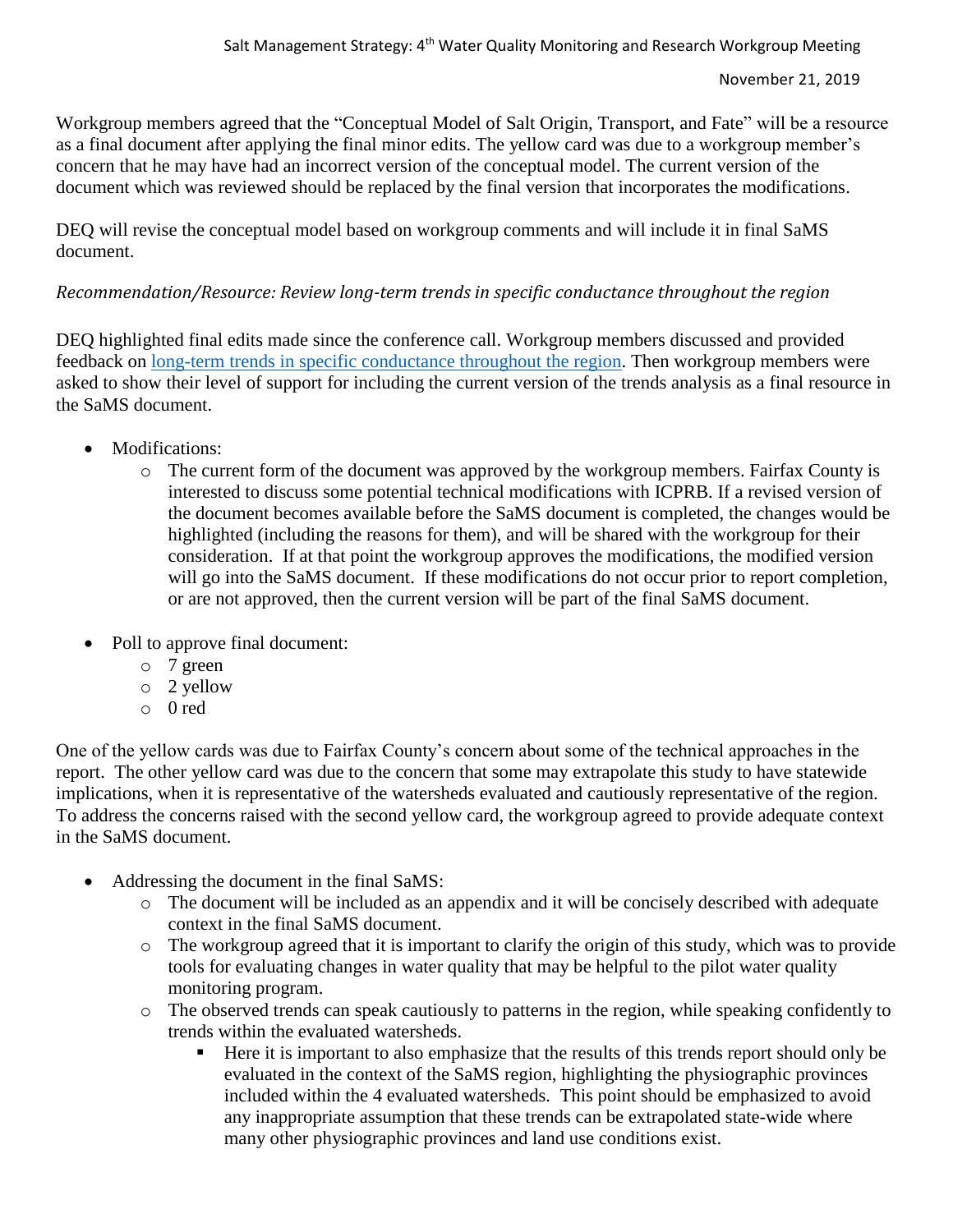o A USGS and Fairfax County trends analysis will likely be ready in time for the final SaMS document. The workgroup supports referencing it in the final SaMS document to support the conclusions of this trends analysis.

### *Recommendation/Resource: General criteria for a monitoring program*

DEQ highlighted final edits made since the conference call. Then workgroup members discussed and provided feedback on [General Criteria for an Ion Monitoring Program.](https://www.deq.virginia.gov/Portals/0/DEQ/Water/TMDL/SaMS/MeetingMaterials/WMRwg/Meeting4/SaMS_IP-WQMR4_AI4_SaMSMonitoringCriteria.docx) Workgroup members were asked to show their level of support for including the current version of the General Criteria for an Ion Monitoring Program as a final recommendation in the SaMS document. Then workgroup members discussed how to address this recommendation in the final SaMS document.

- Modifications
	- o Remove the recommendation for the analytical method for chloride, EPA 325.2, from the document.
- Poll to approve final document:
	- o 8 green
	- o 0 yellow
	- o 0 red
- Addressing the document in the final SaMS:
	- o The document will be included as an appendix and it will be concisely described with adequate context in the final SaMS document.
	- o The SaMS document will highlight that the general criteria for an ion monitoring program is provided as a set of recommendations that will help organizations set up appropriate monitoring programs.
	- o The group agreed that the importance of monitoring should be highlighted in the SaMS document. In particular, the document should highlight that you need to monitor water quality to know what is happening. Therefore, the SaMS document will state that monitoring is needed to demonstrate the impact of BMP implementation on water quality, which will require long-term monitoring records to see the effects.
	- o To know when to expect changes in water quality, the SaMS document should also point to recommendations from the Salt Tracking & Reporting workgroup. In other words, organizations should expect to see changes in water quality after BMP implementation begins and/or salt use decreases, acknowledging that it may take a while before the water quality actually changes.
	- o The workgroup agreed that pooled/shared monitoring programs are encouraged so that resources are maximized and coordinated. The workgroup also agreed that emphasis should be put on coordination with multijurisdictional groups like Northern Virginia Regional Commission and Metropolitan Washington Council of Governments. This will be discussed at the Government Coordination Workgroup meeting.

# *Recommendation/Resource: Regional models to predict chloride concentration from specific conductance*

Workgroup members discussed data used to develop models for the SaMS project area. The available data were limited, with the majority coming from one watershed. Additionally, there was limited Virginia/Maryland data available that could be used to develop a model for watersheds primarily draining Triassic Basin soils. The document recommended the workgroup consider using the Mid-Atlantic regional piecewise model that has been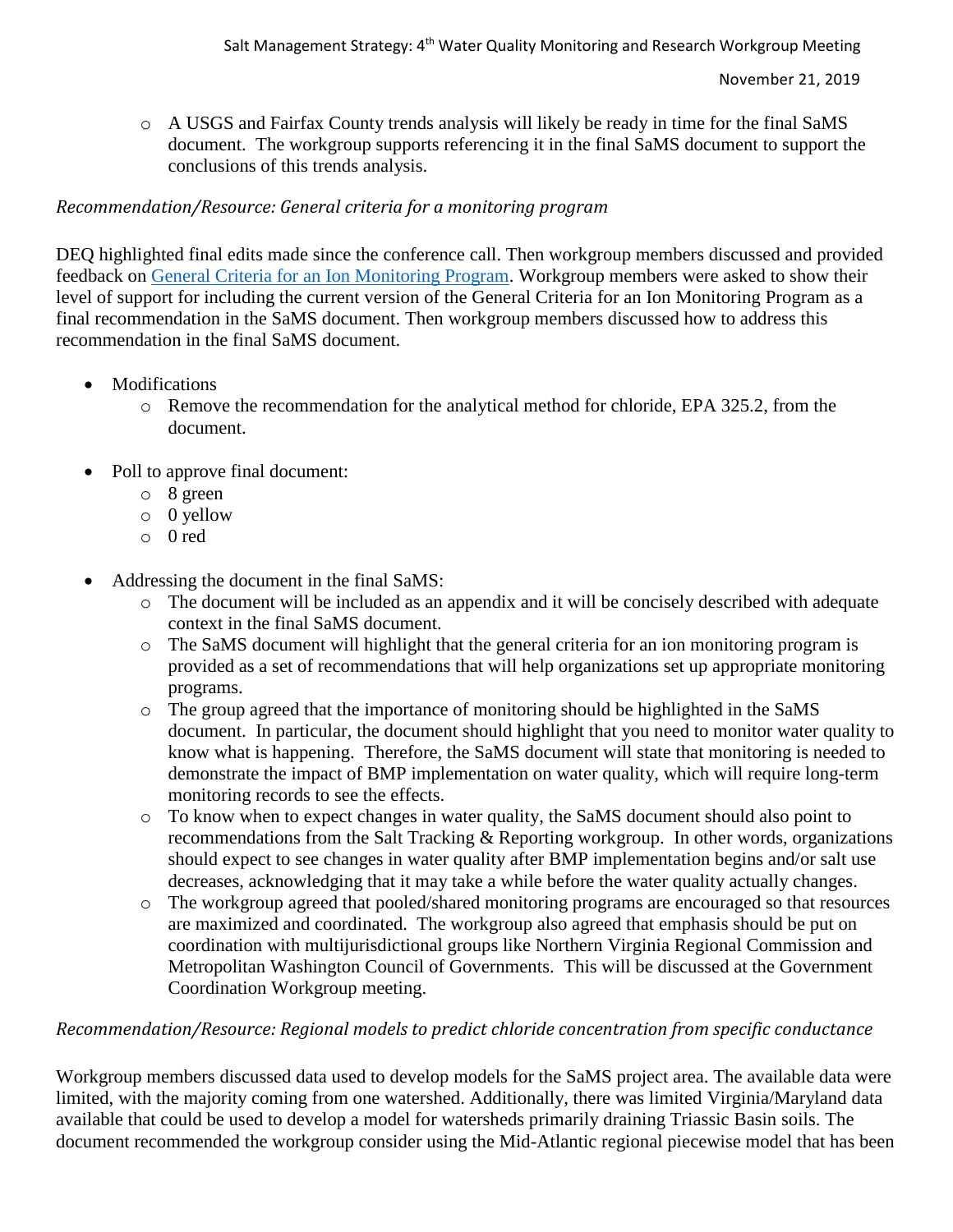developed by Joel Moore (Towson University) and USGS colleagues that has similar slopes to SaMS project area models and was developed with a more robust dataset (over two times bigger) for the Mid-Atlantic region.

As was mentioned in the [Final WQMR Workgroup Meeting Discussion Guide,](https://www.deq.virginia.gov/Portals/0/DEQ/Water/TMDL/SaMS/MeetingMaterials/WMRwg/Meeting4/SaMS_IP_WQMR4_DiscussionGuide.pdf) the recommendation to use this piecewise regional model comes with two caveats:

- The model should be used in watersheds where watershed specific models have not been developed. Watershed specific models should still be the goal since they can deviate slightly from regional models.
- Use of this model in watersheds draining primarily Triassic Basin soils should be avoided.

Workgroup members discussed and provided feedback on [Regional Models to Predict Chloride Concentrations](https://www.deq.virginia.gov/Portals/0/DEQ/Water/TMDL/SaMS/MeetingMaterials/WMRwg/Meeting4/SaMS_IP_WQMR4_AI7_RegionalModels.pdf)  [from Specific Conductance.](https://www.deq.virginia.gov/Portals/0/DEQ/Water/TMDL/SaMS/MeetingMaterials/WMRwg/Meeting4/SaMS_IP_WQMR4_AI7_RegionalModels.pdf) Workgroup members were asked to show their level of support for including Mid-Atlantic regional piecewise model as a final recommendation in the SaMS document. Then workgroup members discussed how to address this recommendation in the final SaMS document.

- Modifications
	- o Add a recommendation to collect data to develop a similar piecewise model for watersheds draining primarily Triassic Basin soils.
- Poll to approve final recommendation with the modification:
	- o 8 green
	- o 0 yellow
	- o 0 red
- Addressing the document in the final SaMS:
	- o Workgroup members agreed that this recommendation will be included in the final SaMS document as a reference to the peer reviewed manuscript.
	- o The recommendation will be further explained similar to how it is in the summary document, including the two caveats.
	- o Highlight the value of specific conductance data collected with probes, since it is very affordable, and can produce high frequency data and insights into the magnitude of salt impacts.
		- The manuscript (currently under peer review) that will be referenced for the piecewise Mid-Atlantic model also addresses the average specific conductance values that suggest chloride criteria exceedances. The final SaMS document should highlight the value of specific conductance data in identifying watersheds that likely have chloride criteria exceedances.

#### *Recommendation/Resource: Pilot Water Quality Monitoring Program*

DEQ highlighted the final edits since the conference call. Then workgroup members discussed and provided feedback on the Pilot Water Quality Monitoring Program. A brief discussion was held on whether or not to recommend a review panel to evaluate future pilot program proposals. The workgroup decided it was not in favor of the review panel. Workgroup members were then asked to show their level of support for including the current version of the pilot water quality monitoring program as a final recommendation in the SaMS document. Following polling, workgroup members discussed how to address this recommendation in the final SaMS document.

- Poll to approve final document:
	- o 8 green
	- o 0 yellow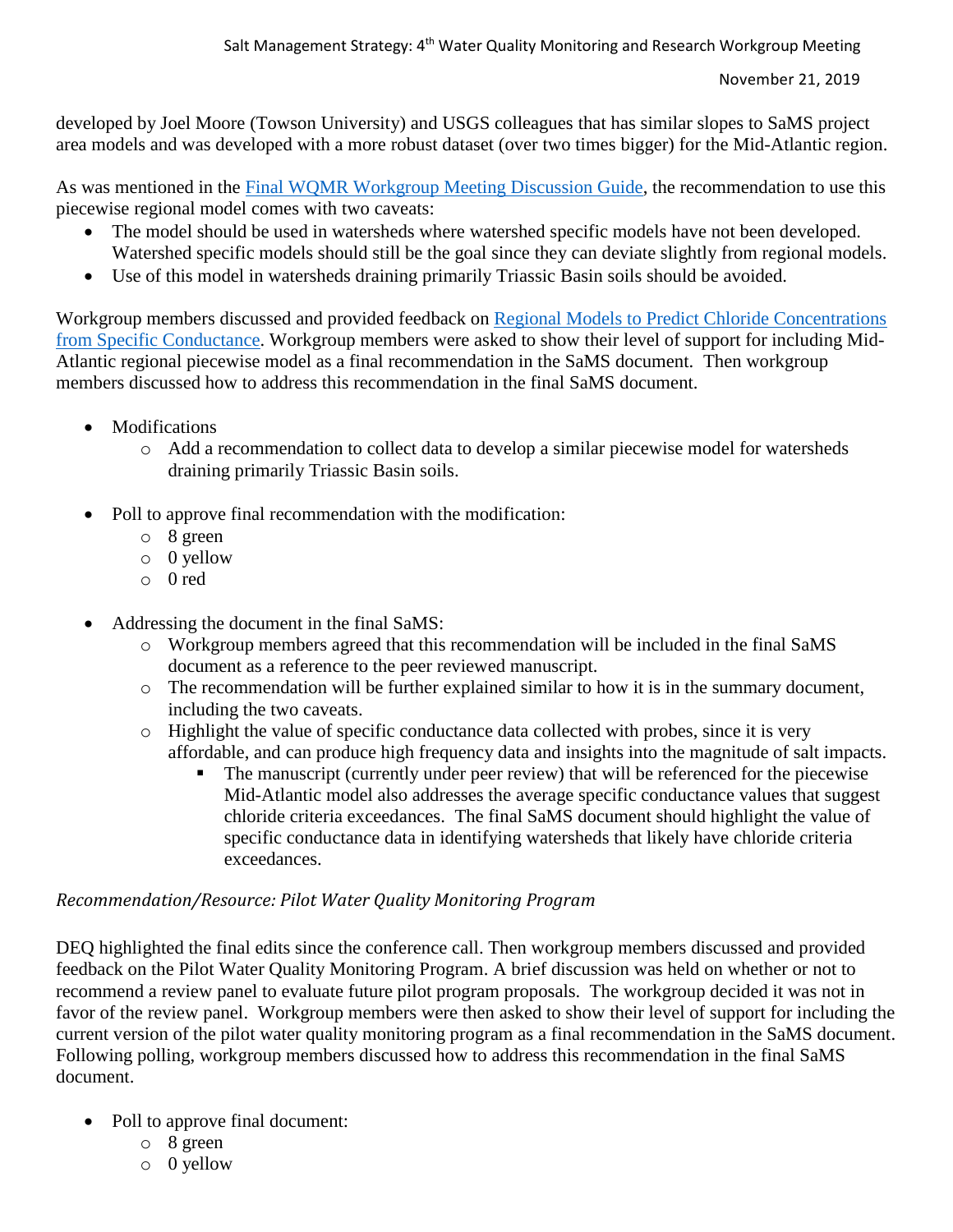November 21, 2019

- o 0 red
- Addressing the document in the final SaMS:
	- o The pilot water quality monitoring program will be included in the final SaMS document as an appendix, and it will be concisely described with adequate context in the final SaMS document.
	- o The pilot water quality monitoring program will be described as a voluntary/non-mandatory recommendation.
	- o Workgroup members requested that it also be identified as an option to be considered by DEQ as a component of a Municipal Separate Storm Sewer System (MS4) permit and associated Action Plan. DEQ cautioned that this has been previously discussed and that this may be challenging to assure. Furthermore, there are concerns with this permit connection given the voluntary nature of SaMS.
	- o Explain that a pilot approach was identified since we do not know the best way to evaluate these changes in water quality related to changes in salt use and BMP implementation, and that the iterative nature of a pilot approach can help us learn and improve through experience.
	- o The primary goal of this pilot water quality monitoring program is to evaluate water quality improvements as a response to BMP implementation. This approach is our best model for a program capable of measuring that change.

#### **Implementing the Recommendations**

DEQ shared a materials cost estimate for various levels of effort on this project. Workgroup members discussed some possible funding opportunities. The possible funding opportunities are:

- Chesapeake Bay Trust Grant
- National Fish and Wildlife Foundation's Five Star and Urban Waters Restoration Grant
	- o This may also be good for other workgroups' recommendations like Education & Outreach.

As the workgroup discussed funding options, the workgroup agreed the biggest challenge and most pivotal detail in designing the study is the identification of winter maintenance professional partners. Since these partners will need to be identified before watersheds can be identified, it is an important first step. The workgroup agreed that a strong proposal for funding will include specific methods, locations, and partners.

The workgroup discussed the suitability of this pilot program for the Chesapeake Bay Trust grant and agreed it was a good fit. Since projects of this scale have been funded in the past, the group agreed to aim to be ready for the next request for applications (RFA). However, since there is currently a grant RFA for this year with an informational conference call on December 19 from 12-1pm, workgroup members agreed it was best to stay engaged and learn about the grant to be prepared for next year. While the grant is intended for Maryland, project proposals outside of Maryland will be considered. Representatives of the workgroup who attend the informational call will ask "how a Virginia project could support Maryland's interests?" Workgroup members are encouraged to participate on the phone call and continue discussions with the Chesapeake Bay Trust.

While the workgroup agreed that it is too early to frame a proposal now, they also agreed it is valuable to continue the discussion, which may be well poised for the Government Coordination Workgroup. The workgroup agreed that it could be best organized with a representative of academia as the principal investigator, government agencies providing in-kind support, and those with the most at stake contributing additionally (e.g., water authorities and/or entities with wasteload allocations in the Accotink Creek Total Maximum Daily Load). Loudoun Water shared that they have detailed, long-term ion data for some small watersheds that directly drain into the Potomac River. The workgroup also discussed the offer from Arlington County during the third SAC